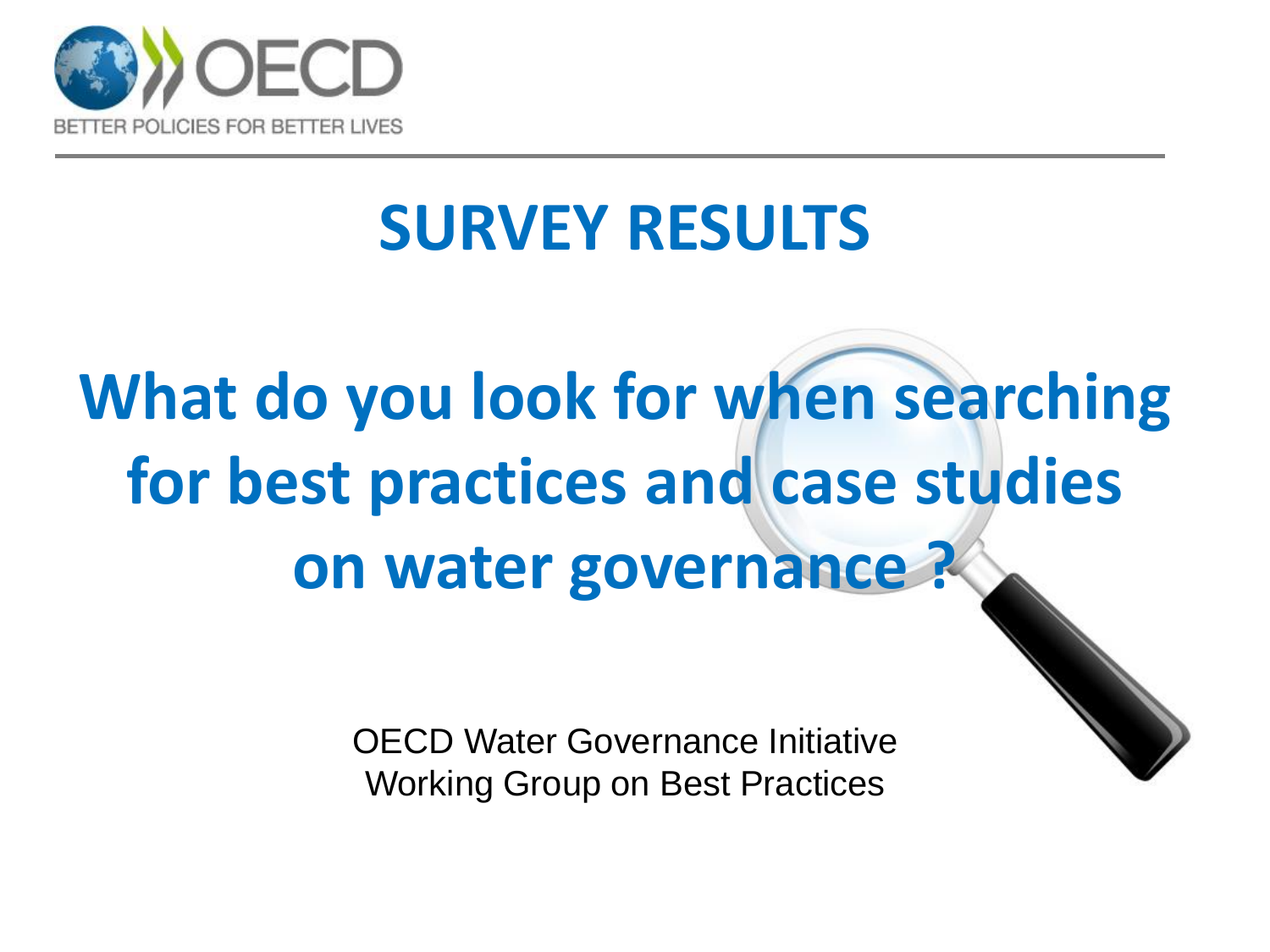

- A survey of 10 multiple choice, ranking and open questions
- Administered from 2 to 9 November 2016
- 164 responses collected, among which :
	- 15 were anonymous
	- 28% were from members of the Water Governance Initiative
- Responses come mostly from academia, civil society and central governments.

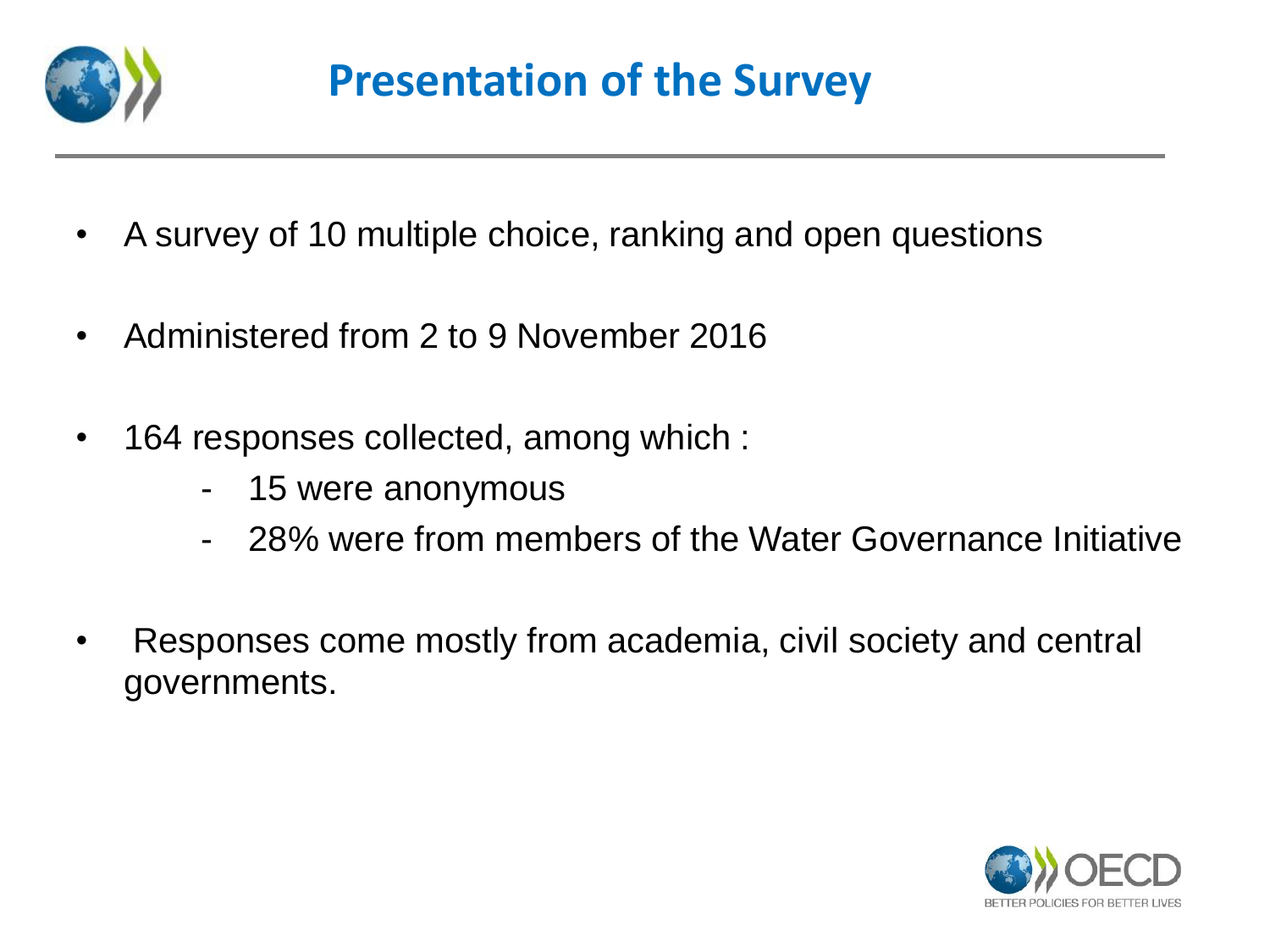## **Part 1 : Assessing demand for best practices database**

**1. In your work, do you usually refer to existing practices/cases to help your decisions / policy choices related to water?**

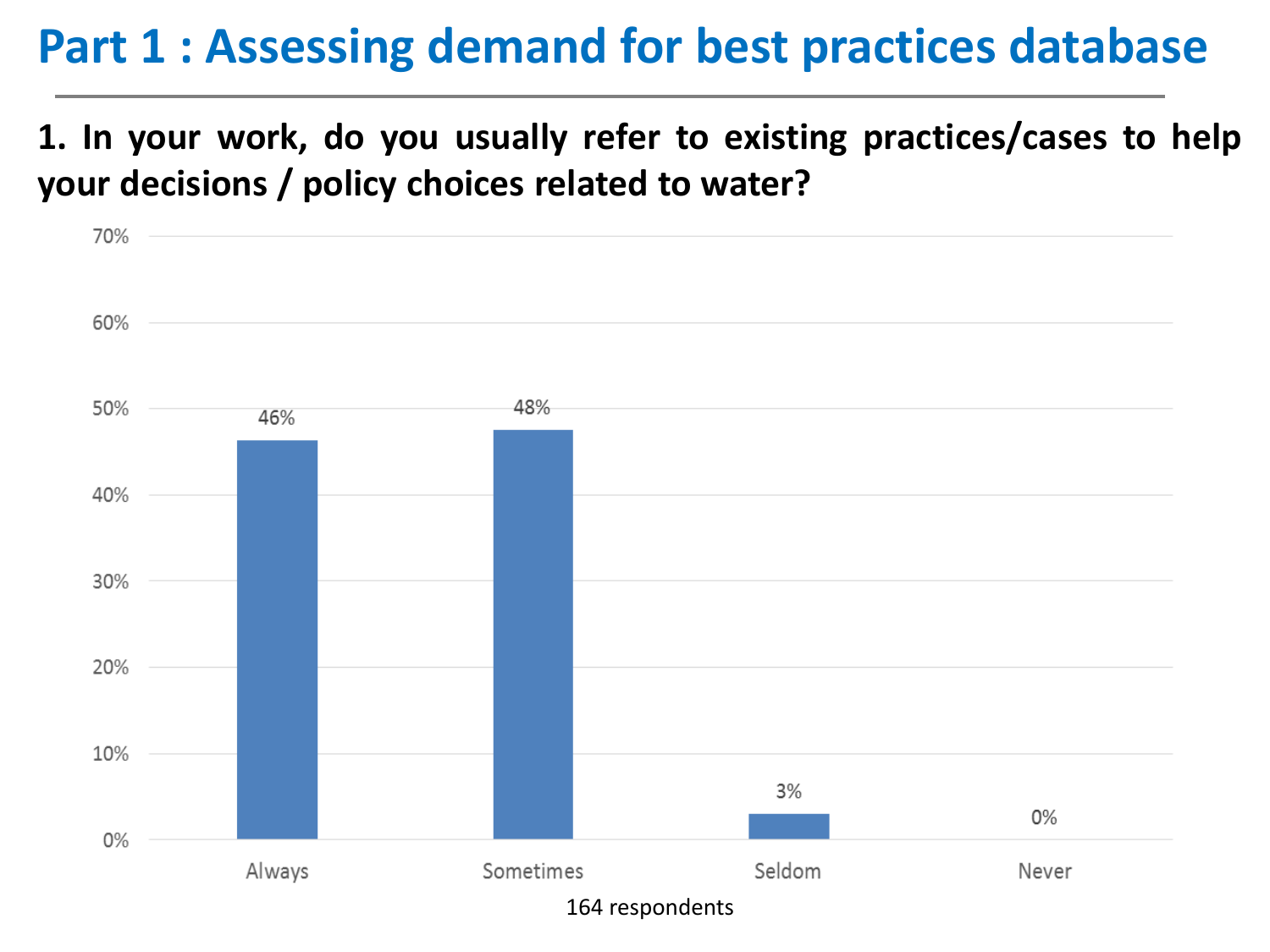**2. If you usually refer to existing practices/cases in your work A) What are your underlying needs about these practices/cases?**

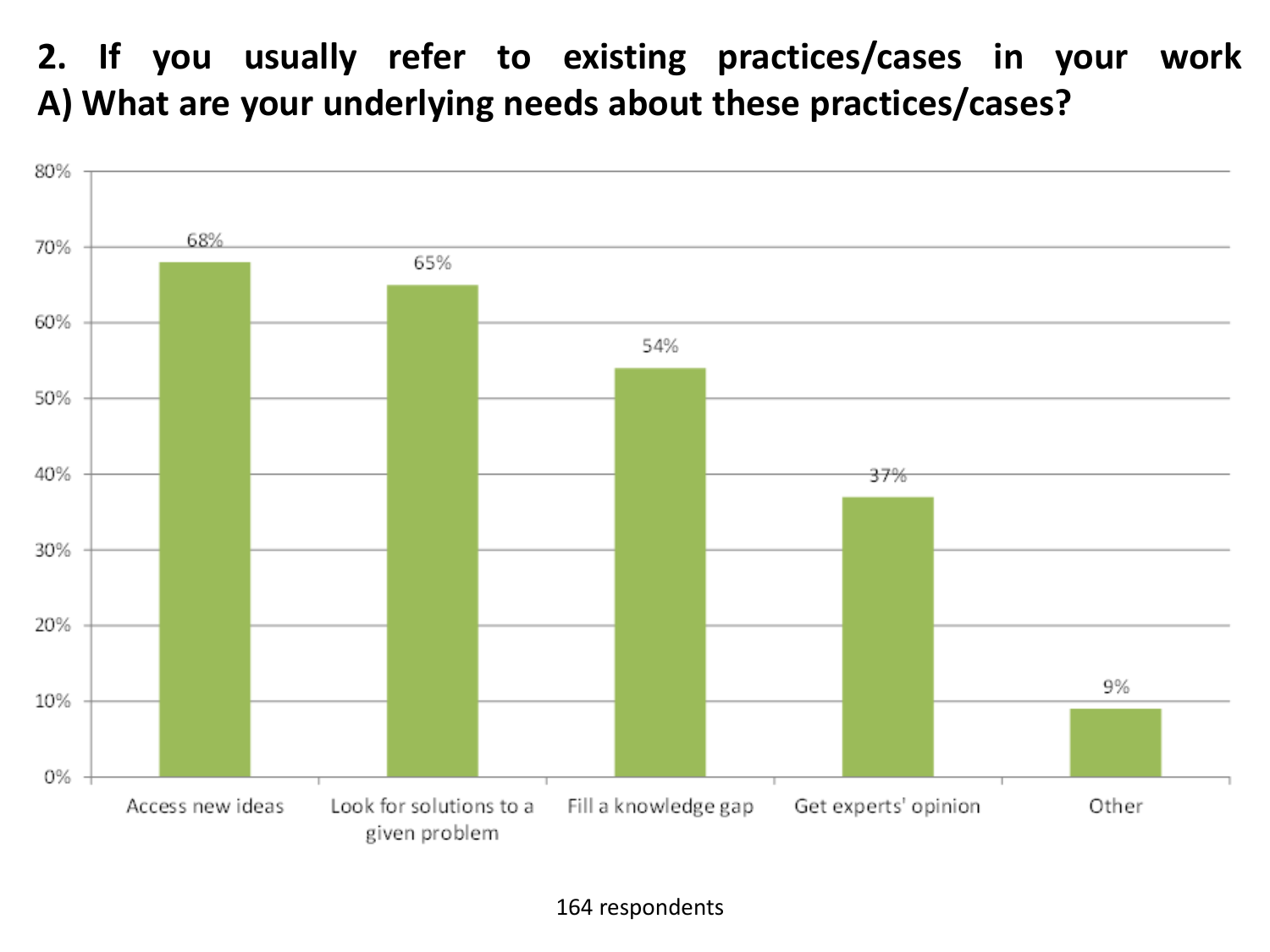**2. If you usually refer to existing practices/cases in your work B) How do you usually go about finding practices/cases?**

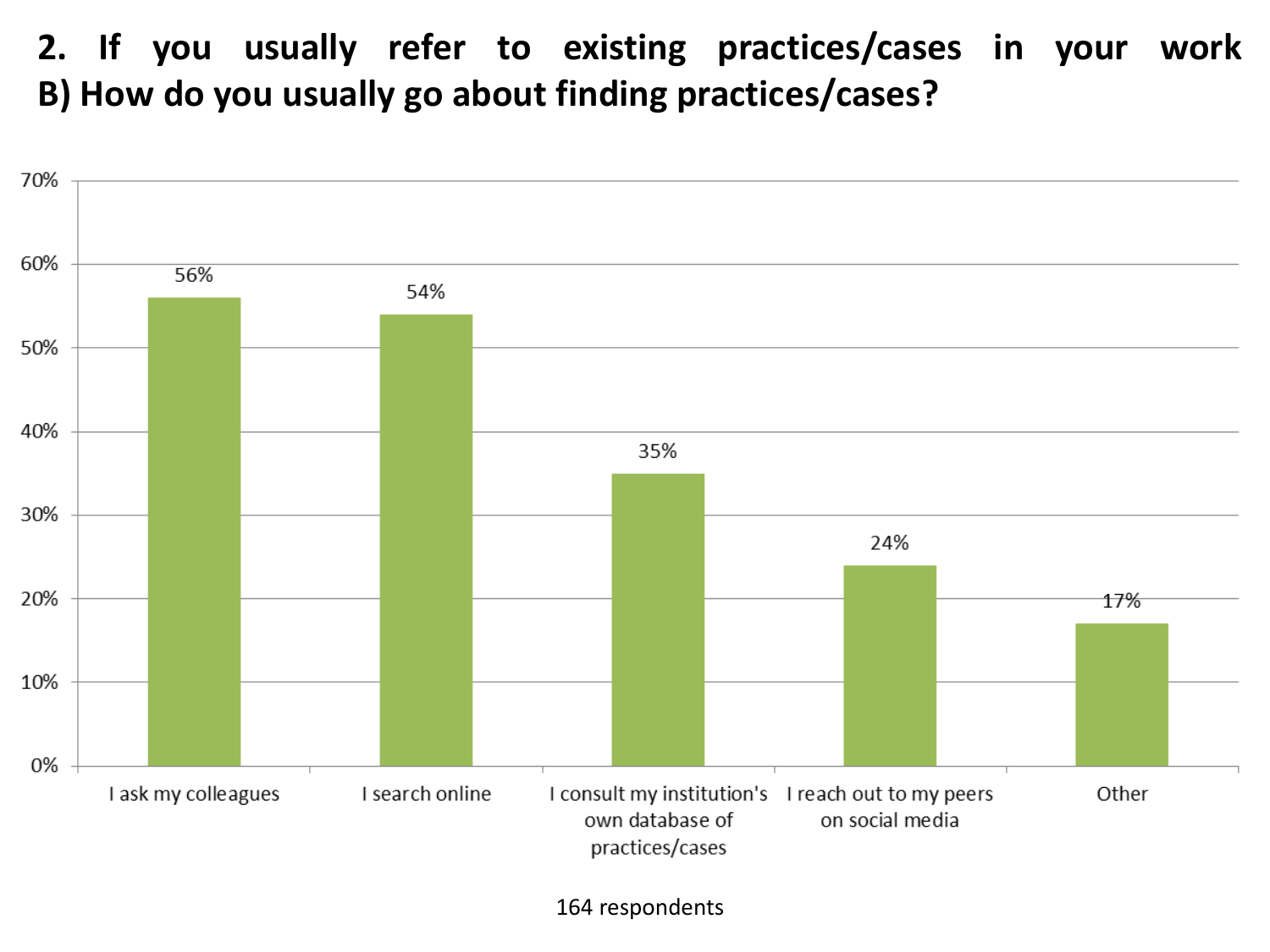**3. If/when you do not refer to existing practices / cases in your work, why?**



Number of responses (164 respondents)

\* Responses provided for « Other » point out the following impediments: i) difficulty to transfer good practices to another context; ii) practices are not well-documented; iii) the time needed to search through large databases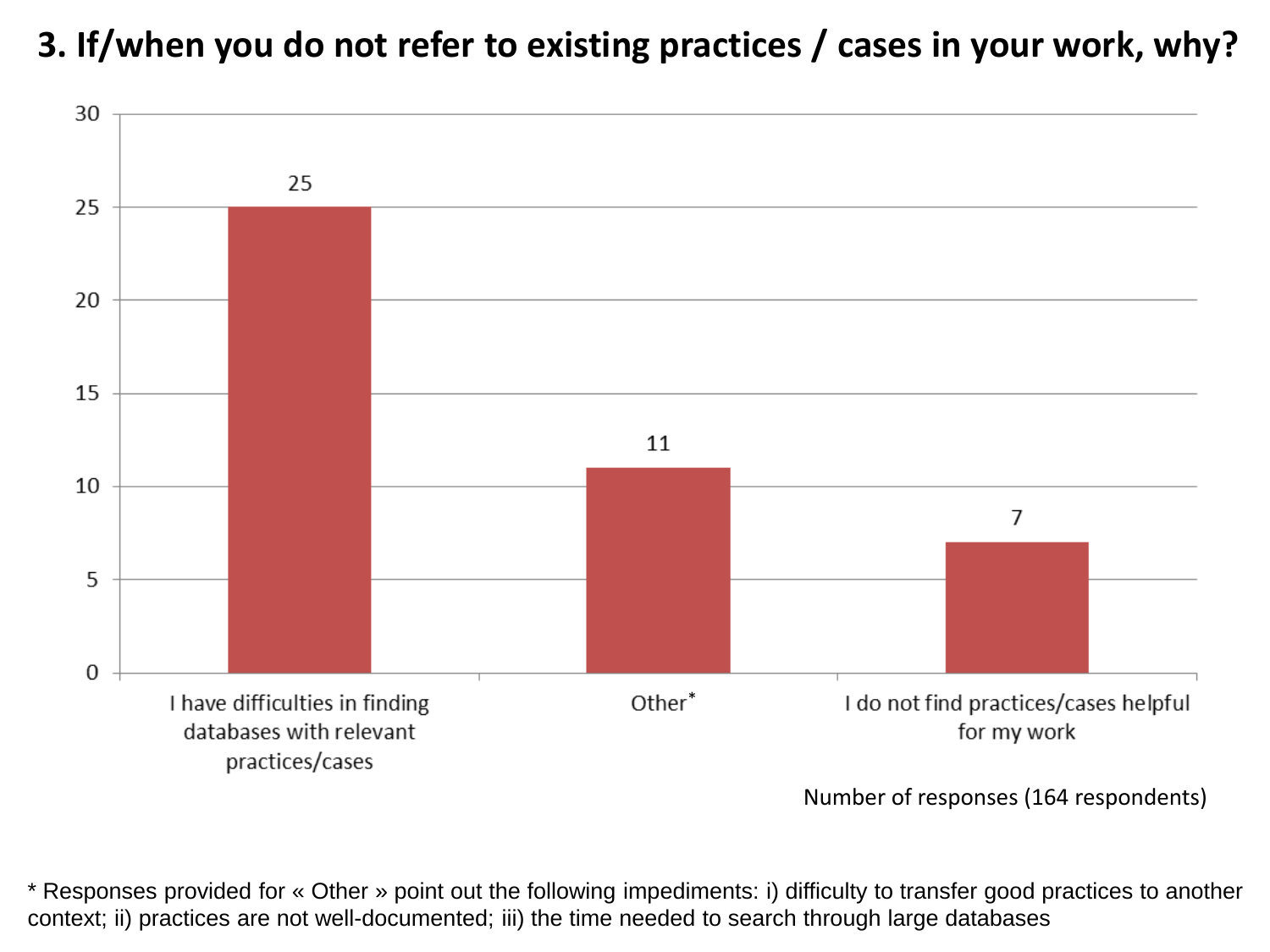#### **4.Usually, you are most interested in practices / cases that come from:**

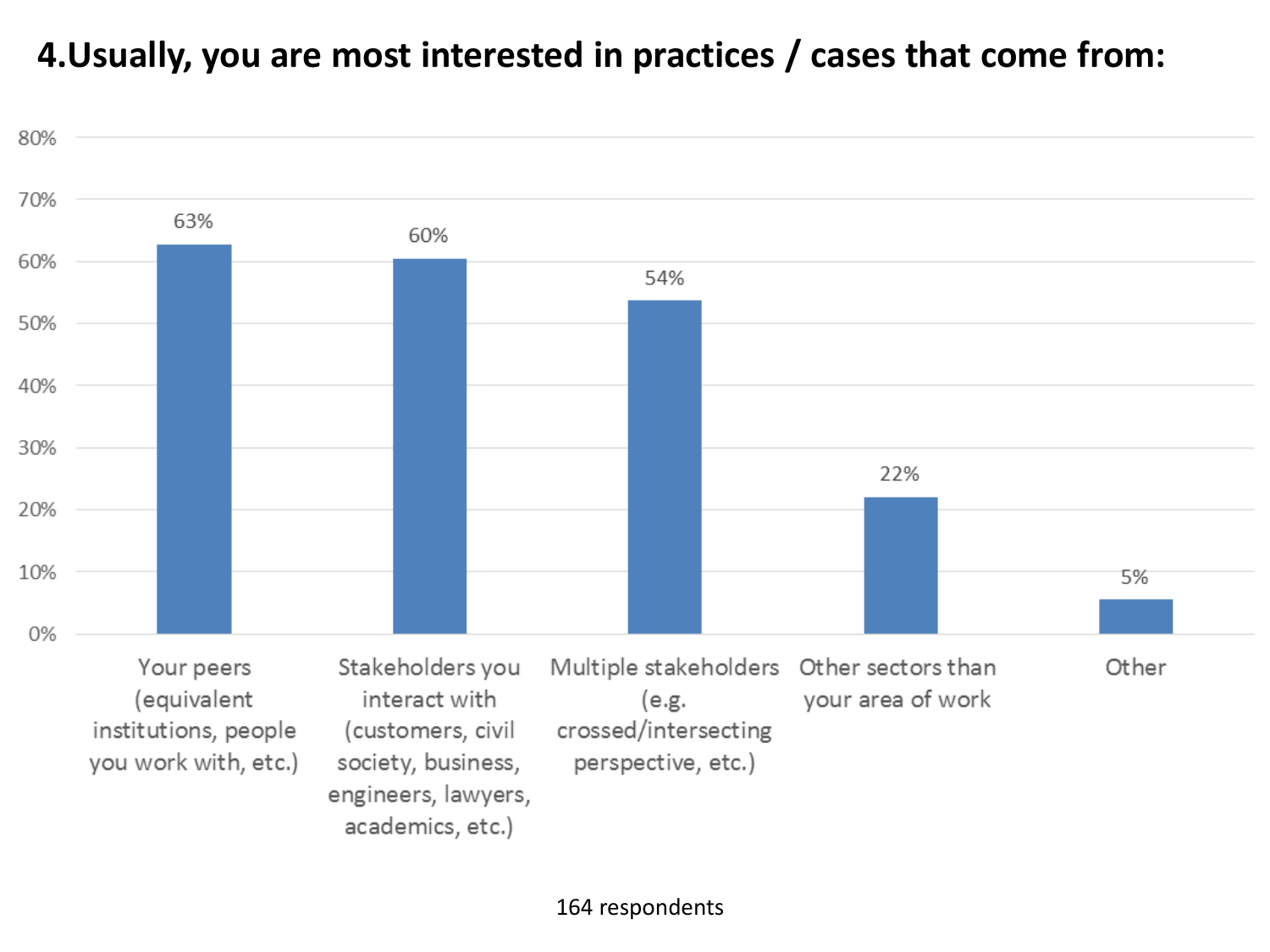## **Part 2: Determining users' needs to inform the development / functionality of the database**

#### **5. What type of water governance practice/cases do you usually look for?**

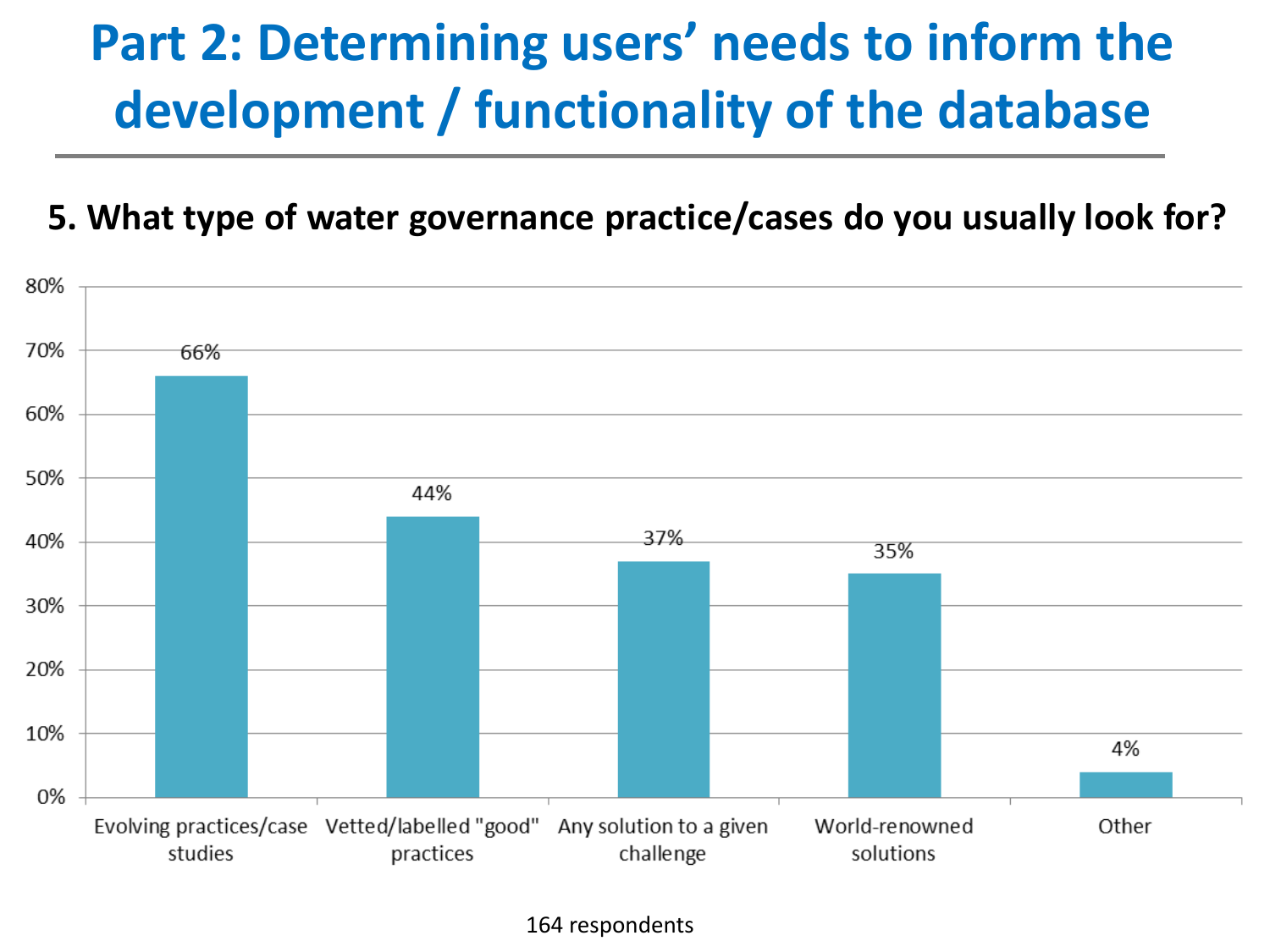#### **6. In your view, what makes a water governance practice a good one?**

- Respondents indicated that a "good" water governance practice is one that :
	- Is efficient in the long term
	- Is affordable, cost-effective and funded (i.e. not relies only on "good will" / "free time")
	- Is replicable and "actionable"
	- Is consensual re: impacts and successes
	- Has an impact on demand management, protection of nature and service quality
	- Empowers stakeholders
	- Reaches beyond the "water box"
	- Leads to new solutions
	- Is monitored at all stages
	- Is embedded in local context
	- Provides options to leverage the market
	- Is documented, evidence-based and endorsed by experts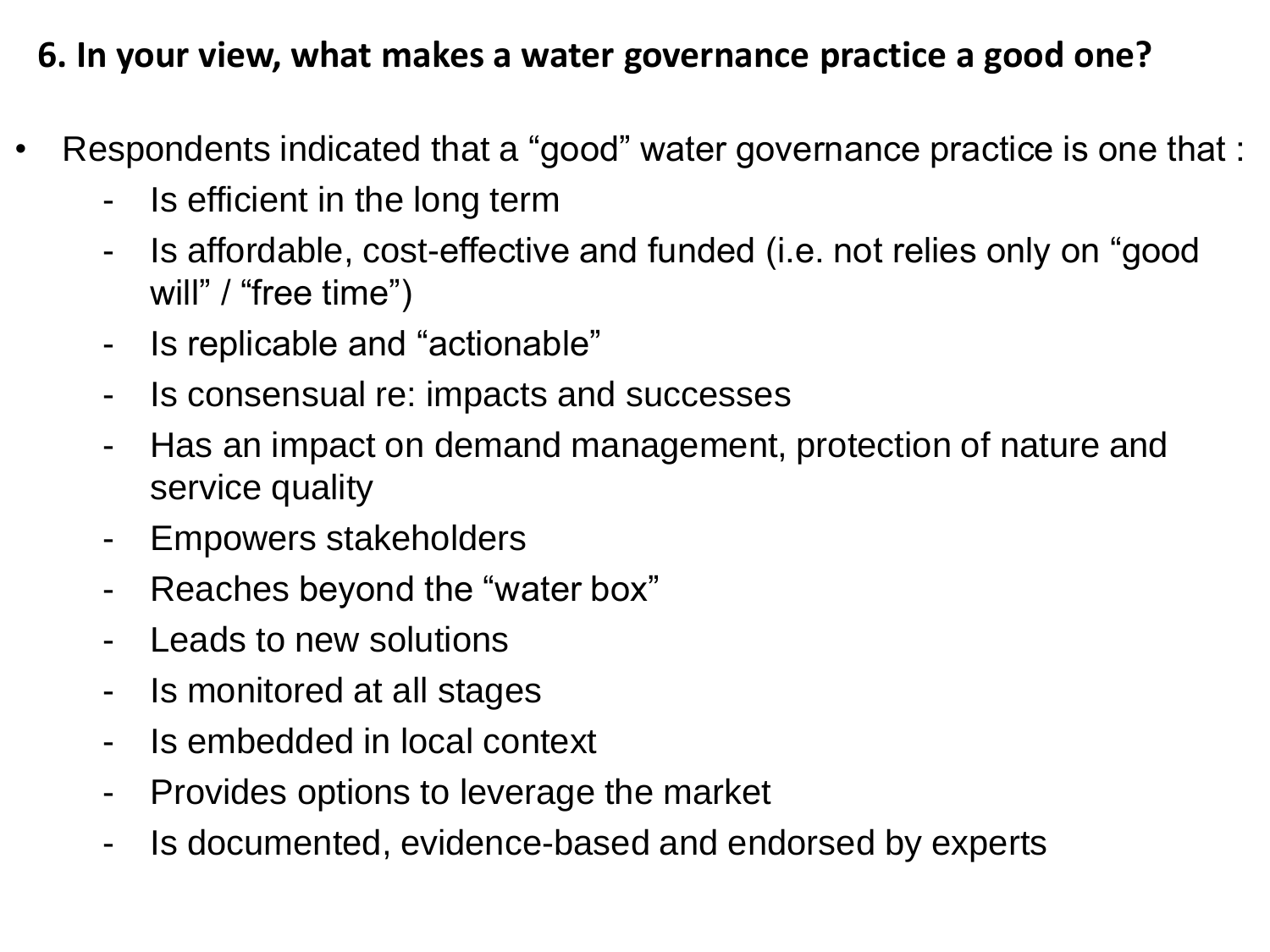#### **7. What is the most important background information you look for when searching for a water governance practice/case ?**



<sup>164</sup> respondents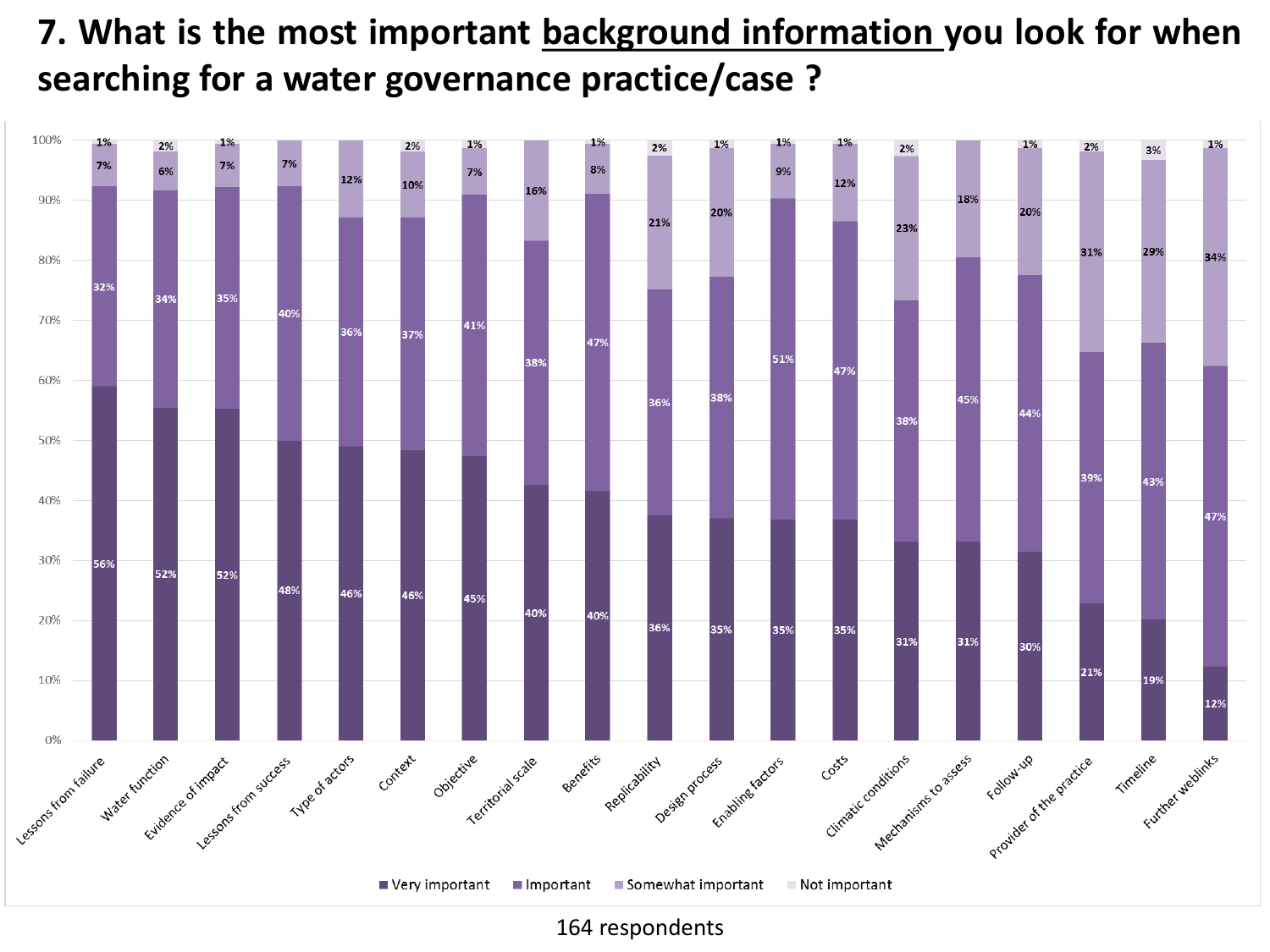#### **8. What are the main shortcomings of the practice databases you have consulted?**

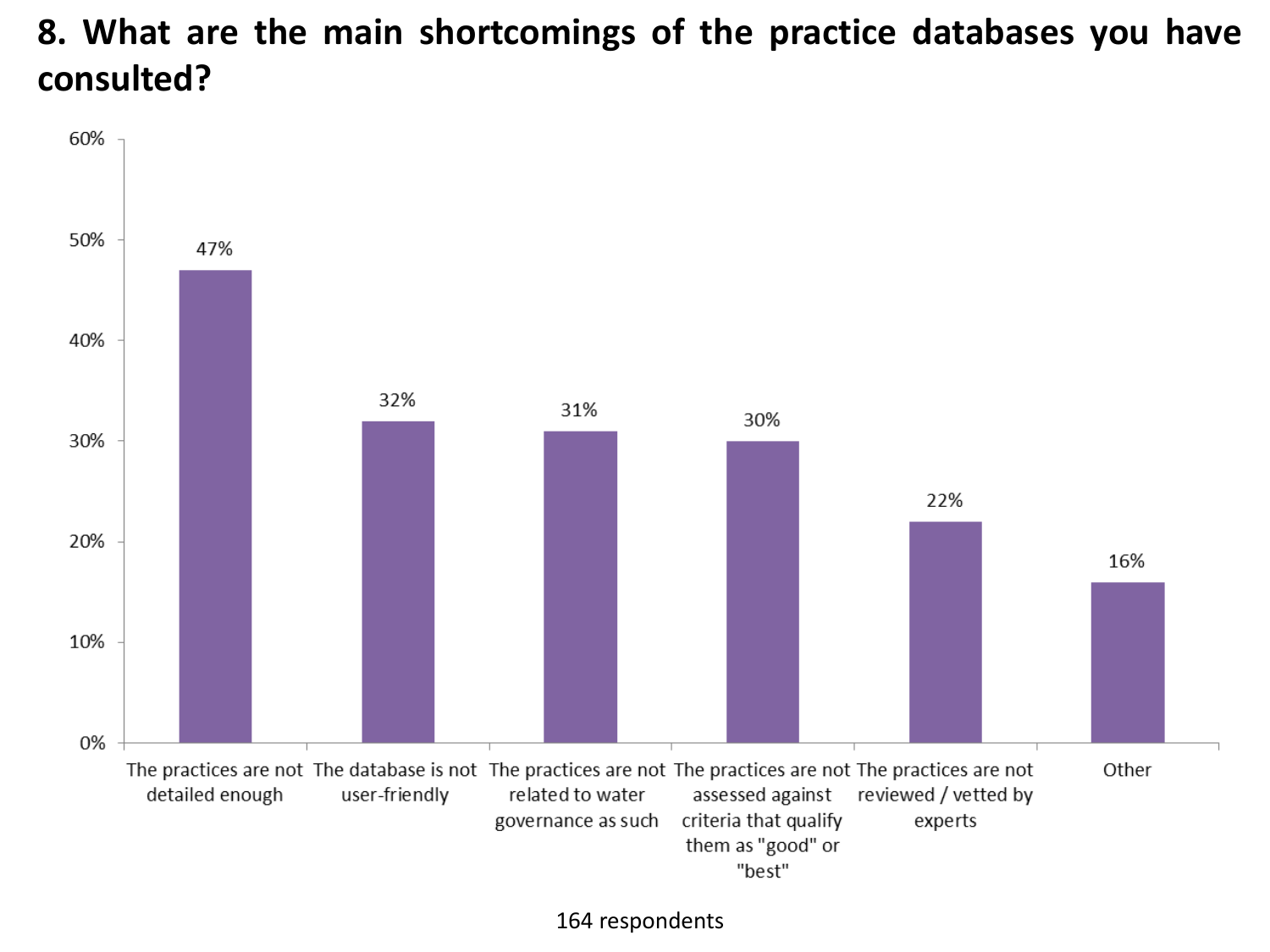## **Part 3: Defining what makes a given practice "good" or "best"**

**9. What is the most important content information you look for when searching for a water governance practice/case?**

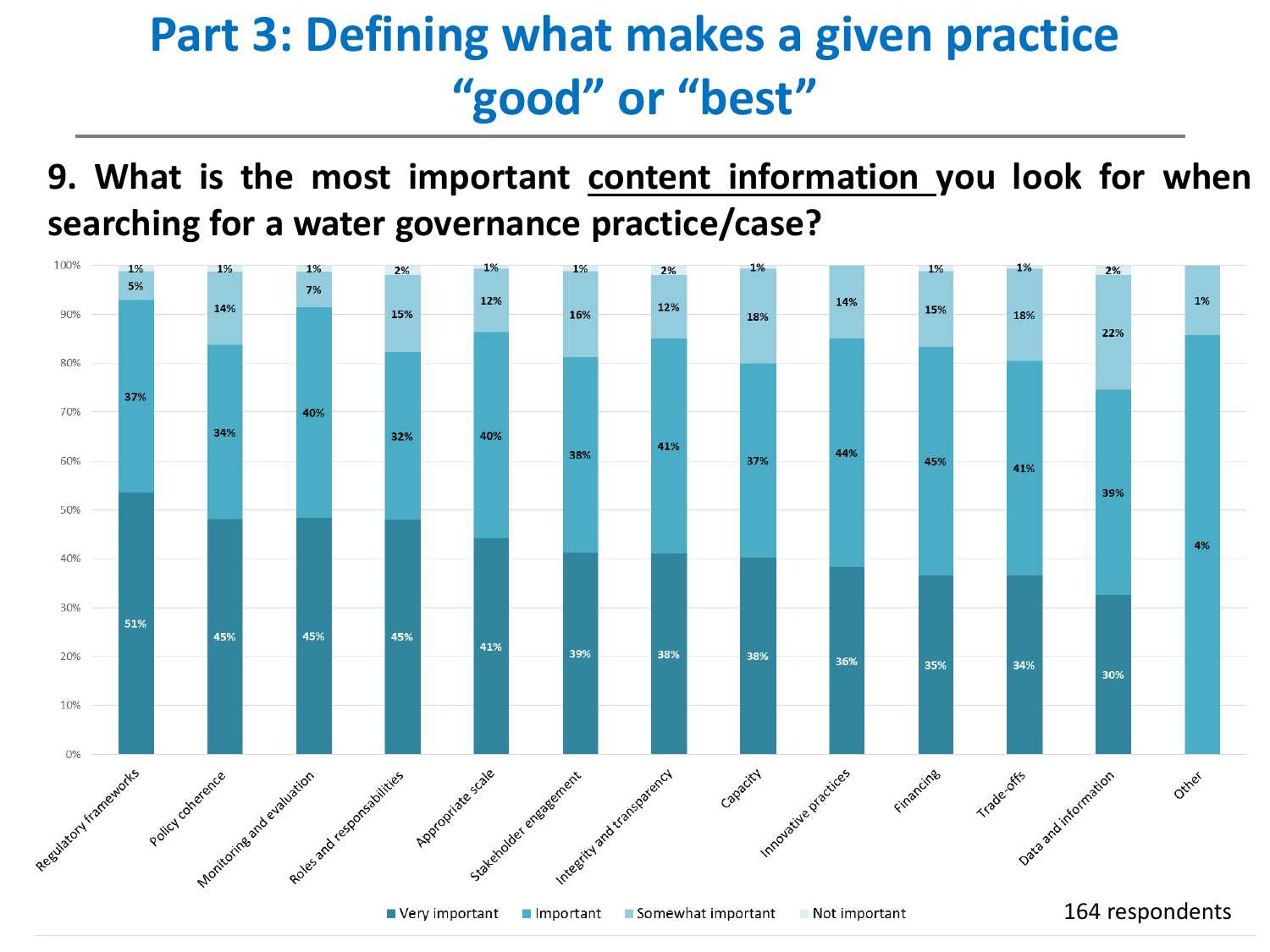### **10. What information would you need to assess practices/cases in terms of potential transferability to your policy / decision context?**

- Respondents pointed out that further evidence is needed on :
	- Context (legal, economic, social, cultural, hydrological)
	- Resources required (human, financial [cost-benefit analysis], skills/capacities)
	- Main drivers of the practices
	- Dynamic analysis of the situation concerned (from initial situation to future)
	- Ownership of projects/reforms concerned by the practice
	- Experience / testimony from the field (users/communities' views)
	- Business case for new strategy
	- Process-based outcomes
	- Sustainability / durability
	- Transferability
	- Link to broader governance challenges in the area concerned
	- Link to SDGs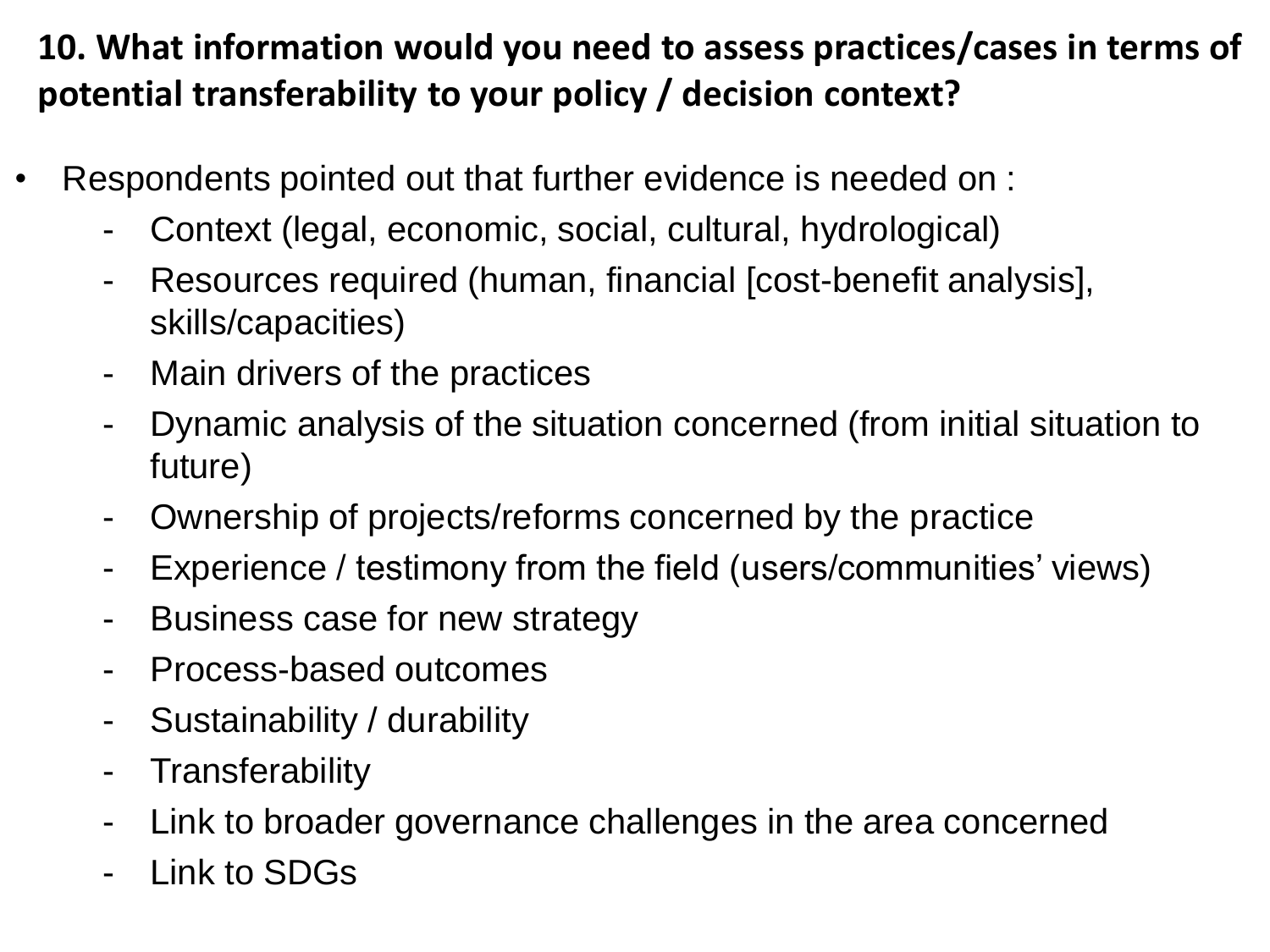

## **Survey respondents**

- ACoNPE/H-Lif
- ADB
- Adecagua
- AEAS
- AFD
- Africa Water Watch Ltd
- Agencia Peixe Vivo
- AgroParisTech
- Aguas de Valencia, S.A
- Ãguas Do Ribatejo Portugal
- AquaFed
- Area Metropolitana de Barcelona
- Arup
- Associacio De Moradores Do Alto Gavea Brazil
- Austrian Development Agency
- Austrian Federal Ministry of Agriculture, Forestry, Environment and Water Management
- Autoridad Nacional del Agua Peru
- Autoriti Idrica Toscana Italy
- AWARD NGO South Africa
- Banka BioLoo India
- Bureau of Reclamation US Department of the Interior
- CILE (Compagnie Intercommunale Liégeoise des Eaux) Belgium
- Collectif Droit Eau pour Tous
- Comité da Bacia da Region Hidrografica do Medio Paraiba do Sul - Brazil
- Comité das Bacias Hidrograficas do Litoral Norte Brazil
- Comitê das Bacias Hidrográficas do Rio Jamari Brazil
- Comité del Agua Peru
- Comune di Bologna Italy
- Comune di Milano Italy
- Confederacion Hidrografica del Jucar Spain
- Confederation Of Danish Industry
- Consulting Engs. Israel
- Deltares Netherlands
- Department of Water and Sanitation South Africa
- Downstream Dialogue Consulting
- Dreisam SpA
- Dutch Association of Insurers Netherlands
- ENGIE
- Engineering and Management Consulting TPF Planege Portugal
- Ernst Basler + Partner AG Switzerland
- FAO
- Federal University of São Carlos Brazil
- France Hydro Electricité
- Fresh Thoughts Consulting GmbH
- GIZ
- Government of Northwest Territories Canada
- Green Echoes
- Green Zhejiang
- GWMWater Australia
- GWOPA/UN-Habitat
- Hungarian Energy and Public Utility Regulatory Authority
- Hydropolitics Academy Association
- Indaqua-Industria e Gestao de Ãguas, S.A. Portugal
- Initiative Développement
- Institute for Applied Economic Research
- Institute of Technology, University of Moratuwa Sri Lanka
- Instituto de Pesquisas Hidráulicas da Universidade Federal do Rio Grande do Sul - Brazil
- International Association for Water Law
- International Joint Commission (Canada-US)
- International Labour Organisation
- International Network of Basin Organisations
- International Secretariat for Water
- International Water Association
- Kent County United States
- KWR Watercycle Research Institute Netherlands